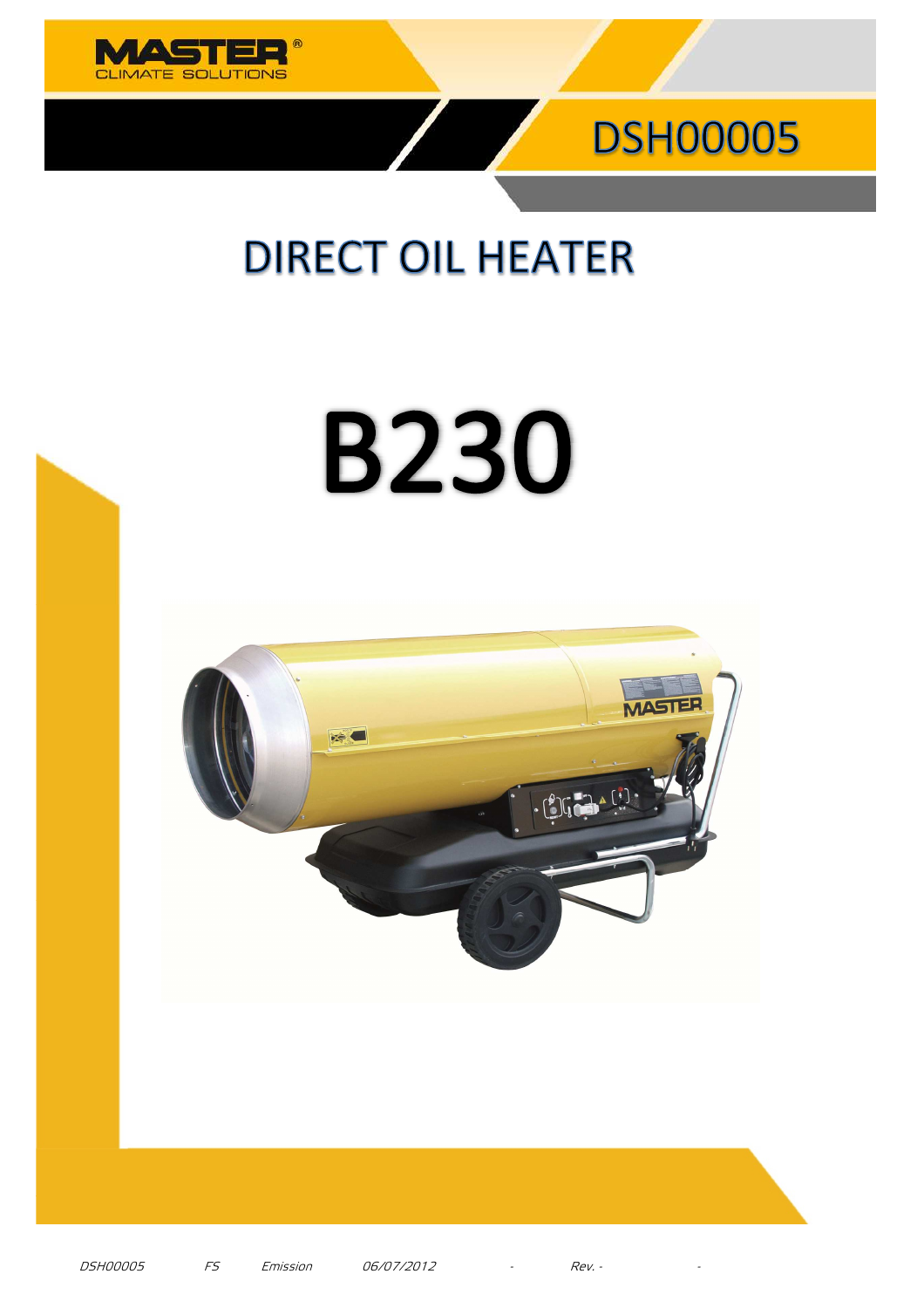

#### **HEATER FUNCTIONING DIAGRAM**



The oil heater with high pressure direct combustion nebulizes the combustible inside a chamber, that burns in connection to a igniter. The products of combustion are mixed with the ambient air flow, generated by rotation of the fan and pushed towards the external part of the generator. It is designed with the most modern standards of functionality and durability. Safety devices always assure a proper functioning of the heater, the noise is reduced to a minimal level and the accurate choice of materials guarantees a high efficiency.

| <b>SPECIFICATION</b> |                   |                |                   |                 |                |         |  |
|----------------------|-------------------|----------------|-------------------|-----------------|----------------|---------|--|
| Max Capacity         | kW<br>Kcal/h      | 65<br>56000    |                   | Oil consumption | kg/h           | 5,2     |  |
|                      | Btu/h             | 222000         |                   | Tank capacity   |                | 65      |  |
| Combustible          |                   | Oil / Kerosene |                   | Autonomy        | h              | 10      |  |
| Net weight           | Kg                | 57             |                   | Tension         | $\vee$         | 220-240 |  |
| Gross weight         | Kg                | 76             |                   | Frequency       | Hz             | 50      |  |
| Pump pressure        | bar               | 12             |                   | Rated current   | $\overline{A}$ | 2,3     |  |
| ØFan                 | mm                | 325            |                   | Noise level     | dBa            | 79      |  |
| Airflow              | m <sup>3</sup> /h | 3000           |                   |                 |                |         |  |
| PACKING              |                   |                |                   |                 |                |         |  |
| Packaging dimensions | mm                |                | 1200 x 650 x 1000 |                 |                |         |  |
| Effective dimensions | mm                |                | 1235 x 575 x 790  |                 |                |         |  |
| Pieces for pallet    | $n^{0}$           |                | 1                 |                 |                |         |  |
| Pieces full truck    | $n^{0}$           |                |                   | 80              |                |         |  |